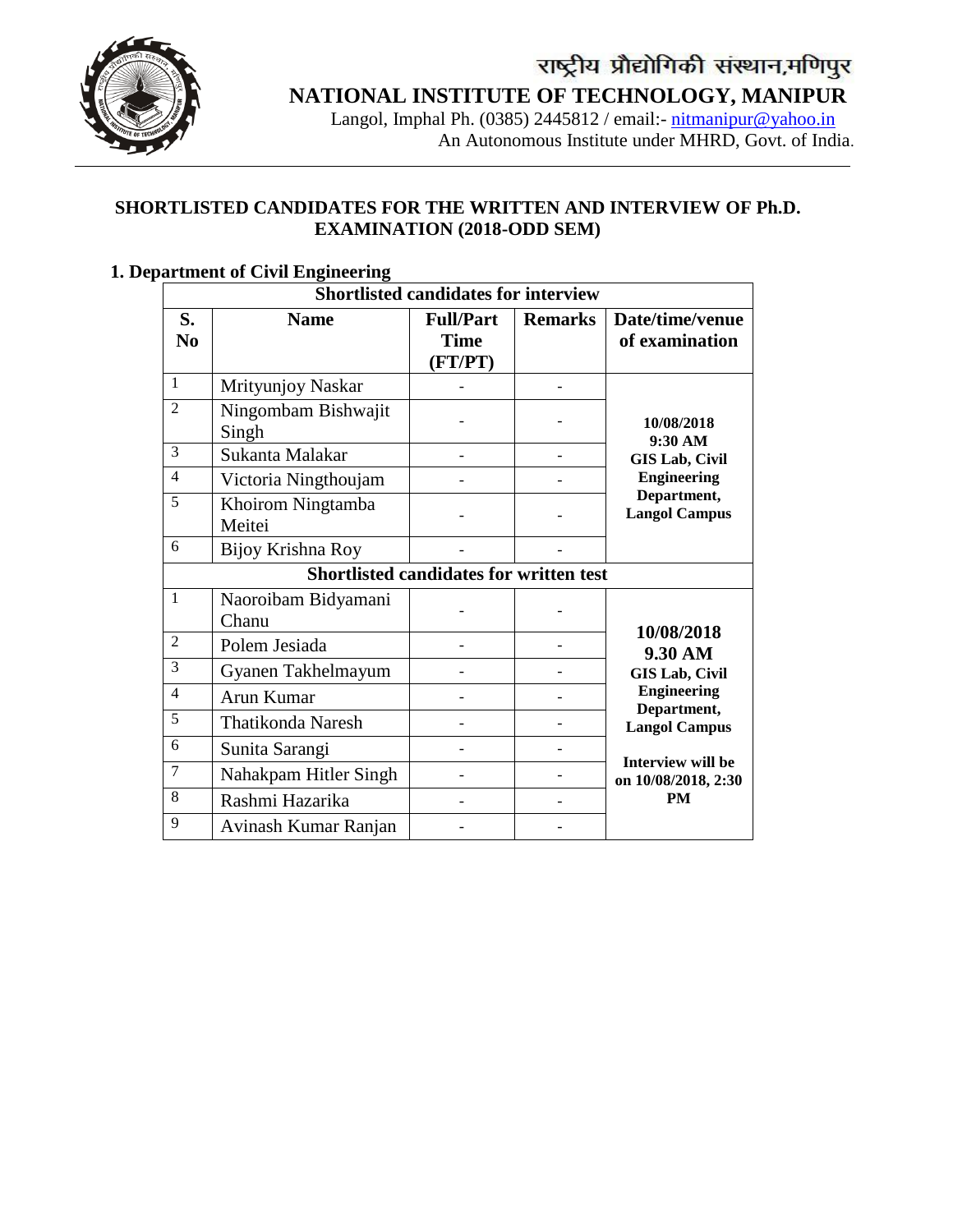

 Langol, Imphal Ph. (0385) 2445812 / email:- [nitmanipur@yahoo.in](mailto:nitmanipur@yahoo.in) An Autonomous Institute under MHRD, Govt. of India.

|                      | <b>Shortlisted candidates for interview</b> |                                            |                |                                   |  |  |
|----------------------|---------------------------------------------|--------------------------------------------|----------------|-----------------------------------|--|--|
| S.<br>N <sub>0</sub> | <b>Name</b>                                 | <b>Full/Part</b><br><b>Time</b><br>(FT/PT) | <b>Remarks</b> | Date/time/venue<br>of examination |  |  |
| 1                    | Abhishek Hazra                              |                                            |                |                                   |  |  |
| 2                    | <b>Mohit Pandey</b>                         |                                            |                |                                   |  |  |
| 3                    | H. Ginkhosiam Simte                         |                                            |                |                                   |  |  |
| $\overline{4}$       | M. Sheetal Singh                            |                                            |                | 10/08/2018                        |  |  |
| 5                    | Phuritshabam Robert                         |                                            |                | 10:00 AM                          |  |  |
| 6                    | Maloy Kumar Dey                             |                                            |                | <b>Langol CSE Lab-I</b>           |  |  |
| 7                    | M. Rama Raju                                |                                            |                |                                   |  |  |
| 8                    | <b>Sumit Biswas</b>                         |                                            |                |                                   |  |  |
| 9                    | Rajib Sarkar                                |                                            |                |                                   |  |  |

### **2. Department of Computer Science Engineering**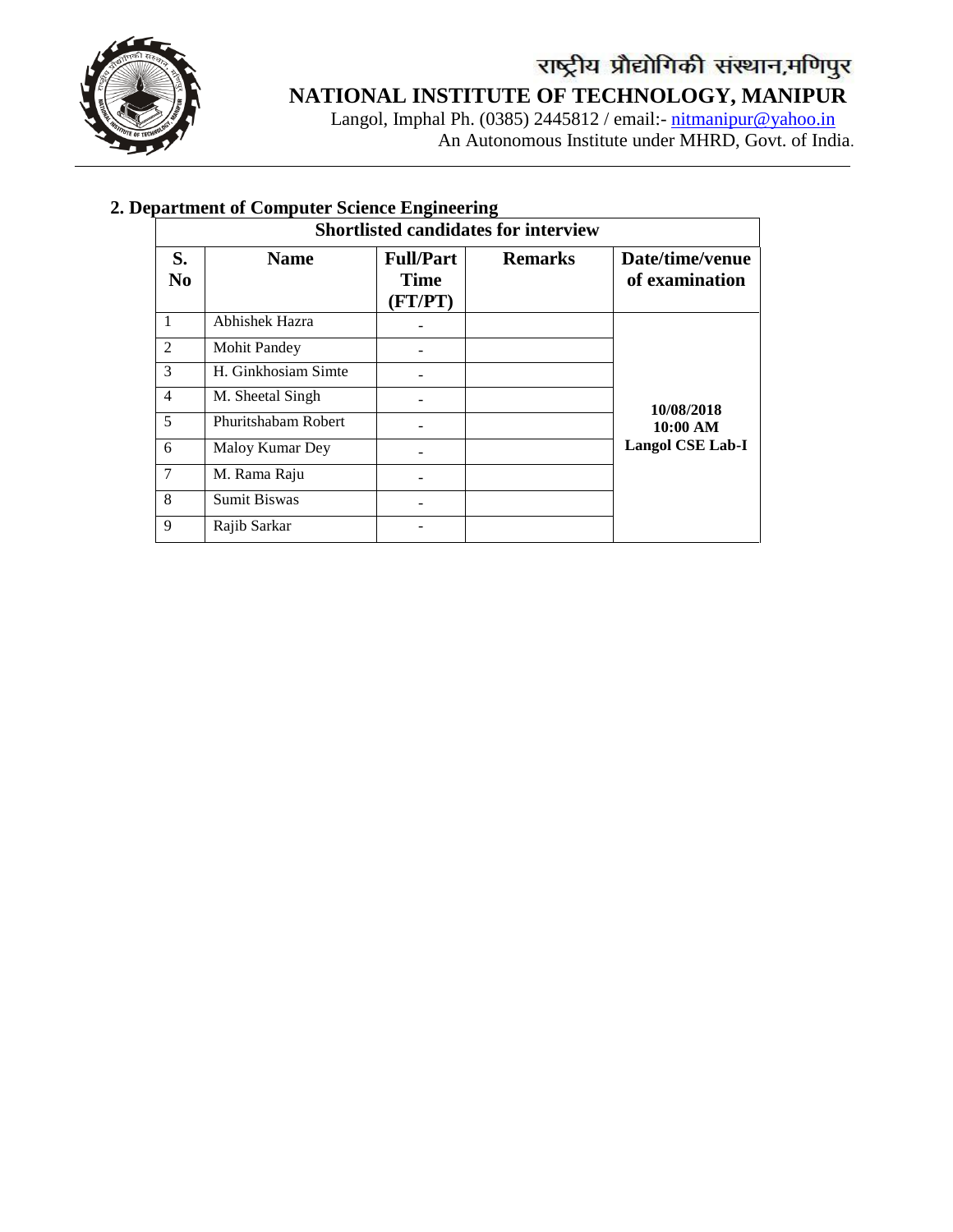

Langol, Imphal Ph. (0385) 2445812 / email:- **[nitmanipur@yahoo.in](mailto:nitmanipur@yahoo.in)** An Autonomous Institute under MHRD, Govt. of India.

| 3. Department of Electronics and Communication Engineering |                            |                                            |                                                                |                                     |  |  |  |
|------------------------------------------------------------|----------------------------|--------------------------------------------|----------------------------------------------------------------|-------------------------------------|--|--|--|
| <b>Shortlisted candidates for interview</b>                |                            |                                            |                                                                |                                     |  |  |  |
| S.<br>N <sub>0</sub>                                       | <b>Name</b>                | <b>Full/Part</b><br><b>Time</b><br>(FT/PT) | <b>Remarks</b>                                                 | Date/time/venue<br>of examination   |  |  |  |
| $\mathbf{1}$                                               | Salam Jimkeli Singh        | FT                                         |                                                                |                                     |  |  |  |
| $\overline{2}$                                             | Subhradip Mukherjee        | FT                                         |                                                                |                                     |  |  |  |
| 3                                                          | Pichingla Kharei           | FT                                         |                                                                |                                     |  |  |  |
| $\overline{4}$                                             | Rajrup Saha                | FT                                         |                                                                |                                     |  |  |  |
| 5                                                          | Simon Tongbram             | PT                                         |                                                                |                                     |  |  |  |
| 6                                                          | Manish Kumar Srivastava    | PT                                         | No M.Tech marks                                                | 11/08/2018                          |  |  |  |
| $\tau$                                                     | Pheiroijam Nonglen Meitei  | FT                                         |                                                                | 10:00 AM<br><b>VSLI Lab, Langol</b> |  |  |  |
| 8                                                          | Kumarraju Medapati         | FT                                         | Category not specified                                         | Campus                              |  |  |  |
| $\overline{9}$                                             | Pinky Khundrakpam          | PT                                         |                                                                |                                     |  |  |  |
| 10                                                         | Angom Sachindro Singh      | FT                                         |                                                                |                                     |  |  |  |
| 11                                                         | Denny Oinam                | PT                                         | Latest OBC certificate<br>required at the time of<br>interview |                                     |  |  |  |
|                                                            |                            |                                            | Shortlisted candidates for written test                        |                                     |  |  |  |
| $\mathbf{1}$                                               | David Baker Shanglai       | <b>FT</b>                                  |                                                                |                                     |  |  |  |
| $\mathfrak{2}$                                             | Dipankar Biswas            | PT                                         |                                                                |                                     |  |  |  |
| $\mathfrak{Z}$                                             | <b>Grace Lhaineithem</b>   | FT                                         |                                                                |                                     |  |  |  |
| $\overline{4}$                                             | <b>Yumnam Bonney Singh</b> | FT                                         |                                                                |                                     |  |  |  |
| $\overline{5}$                                             | Hashinur Islam             | FT                                         | M. Tech result<br>awaiting                                     |                                     |  |  |  |
| $6\,$                                                      | Moichingmayum pilot khan   | FT                                         |                                                                |                                     |  |  |  |
| $\overline{7}$                                             | Soumik Basak               | $\overline{a}$                             |                                                                |                                     |  |  |  |
| 8                                                          | Rajkumar Nanao             | <b>FT</b>                                  |                                                                | 11/08/2018                          |  |  |  |
|                                                            | Ningthemcha                |                                            |                                                                | 10:00 AM                            |  |  |  |
| 9                                                          | Amartya Acharya            |                                            |                                                                | <b>VSLI Lab, Langol</b>             |  |  |  |
| 10                                                         | Asem Sushilkumar singh     | PT                                         |                                                                | <b>Campus</b>                       |  |  |  |
| 11                                                         | Paulami Basu Mallik        | $\overline{a}$                             |                                                                |                                     |  |  |  |
| 12                                                         | Salam Surjit Singh         | FT                                         |                                                                |                                     |  |  |  |
| 13                                                         | Waribam Jotin Singh        | FT                                         |                                                                |                                     |  |  |  |
| 14                                                         | Raj Kumari Lenin           | <b>PT</b>                                  | NOC required at the<br>time of interview                       |                                     |  |  |  |
| 15                                                         | Pheiroijam Holyfield       | FT                                         |                                                                |                                     |  |  |  |
| 16                                                         | Prerna Rana                | FT                                         |                                                                |                                     |  |  |  |
| 17                                                         | Patrick Yumnam             | FT                                         |                                                                |                                     |  |  |  |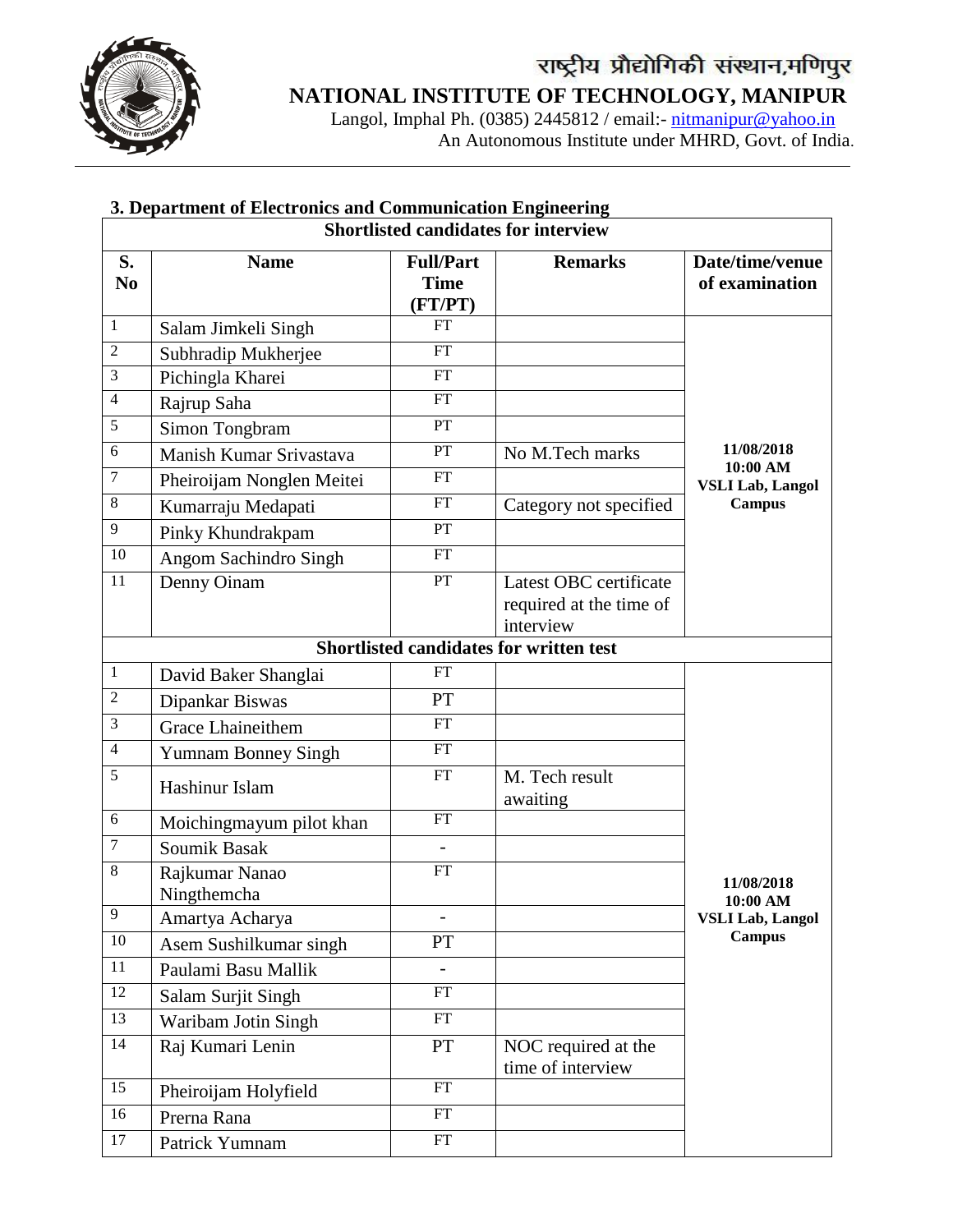

Langol, Imphal Ph. (0385) 2445812 / email:- **[nitmanipur@yahoo.in](mailto:nitmanipur@yahoo.in)** An Autonomous Institute under MHRD, Govt. of India.

| 18 | Debabrata Bej           | FT |  |
|----|-------------------------|----|--|
| 19 | Thokchom Deepriya Devi  |    |  |
| 20 | Laiphangbam Renita Devi |    |  |
|    | Reena G                 |    |  |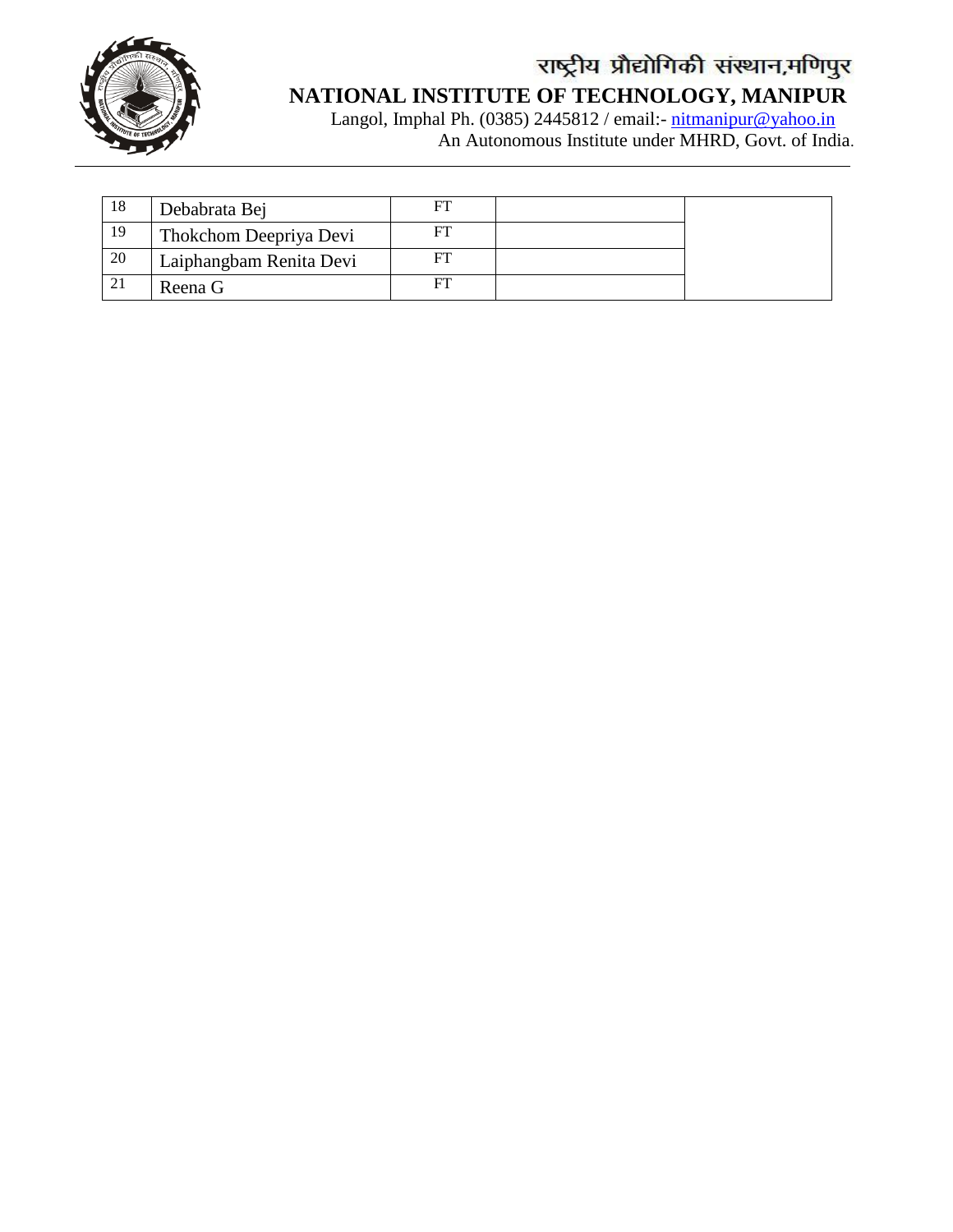

# **NATIONAL INSTITUTE OF TECHNOLOGY, MANIPUR**

Langol, Imphal Ph. (0385) 2445812 / email:- [nitmanipur@yahoo.in](mailto:nitmanipur@yahoo.in) An Autonomous Institute under MHRD, Govt. of India.

|                |                        |                                            | <b>Shortlisted candidates for interview</b>    |                                         |
|----------------|------------------------|--------------------------------------------|------------------------------------------------|-----------------------------------------|
| S.<br>No       | <b>Name</b>            | <b>Full/Part</b><br><b>Time</b><br>(FT/PT) | <b>Remarks</b>                                 | Date/time/venue<br>of examination       |
| $\mathbf{1}$   | Narendra Krishania     |                                            |                                                |                                         |
| $\overline{2}$ | Meenuga                |                                            |                                                |                                         |
|                | Shanthiraju            |                                            |                                                | For further details                     |
| 3              | Ningombam              |                                            |                                                | contact HOD of<br><b>Mechanical</b>     |
|                | <b>Bikramjit Singh</b> |                                            |                                                | <b>Engineering</b>                      |
| $\overline{4}$ | Arun Kumar             |                                            |                                                | <b>Department</b>                       |
|                | Bhuneriya              |                                            |                                                |                                         |
| 5              | <b>Abhijeet Ghosh</b>  |                                            |                                                |                                         |
|                |                        |                                            | <b>Shortlisted candidates for written test</b> |                                         |
| 1              | Khangembam             |                                            |                                                |                                         |
|                | Hemachandra            |                                            |                                                |                                         |
| $\overline{c}$ | Arpita Chatterjee      |                                            |                                                |                                         |
| $\overline{3}$ | <b>Dinesh Kumar</b>    |                                            |                                                |                                         |
|                | Kushwaha               |                                            |                                                |                                         |
| $\overline{4}$ | Raja Sekhar Babu K     |                                            |                                                |                                         |
| $\overline{5}$ | Diwakar                |                                            |                                                |                                         |
|                | Vemavarapu             |                                            |                                                | For further details                     |
| 6              | Rahul Davis            |                                            |                                                | contact HOD of                          |
| $\overline{7}$ | Mrigendra Singh        |                                            |                                                | <b>Mechanical</b><br><b>Engineering</b> |
| 8              | Ravikumar              |                                            |                                                | <b>Department</b>                       |
|                | Devarapalli            |                                            |                                                |                                         |
| $\overline{9}$ | <b>Thangjam Ramesh</b> |                                            |                                                |                                         |
|                | Chandra Singh          |                                            |                                                |                                         |
| 10             | Parthasarathi Deb      |                                            |                                                |                                         |
| 11             | <b>Kumar Swamy</b>     |                                            |                                                |                                         |
|                | Pulisheru              |                                            |                                                |                                         |
| 12             | Nand Kumar             |                                            |                                                |                                         |

### **4. Department of Mechanical Engineering**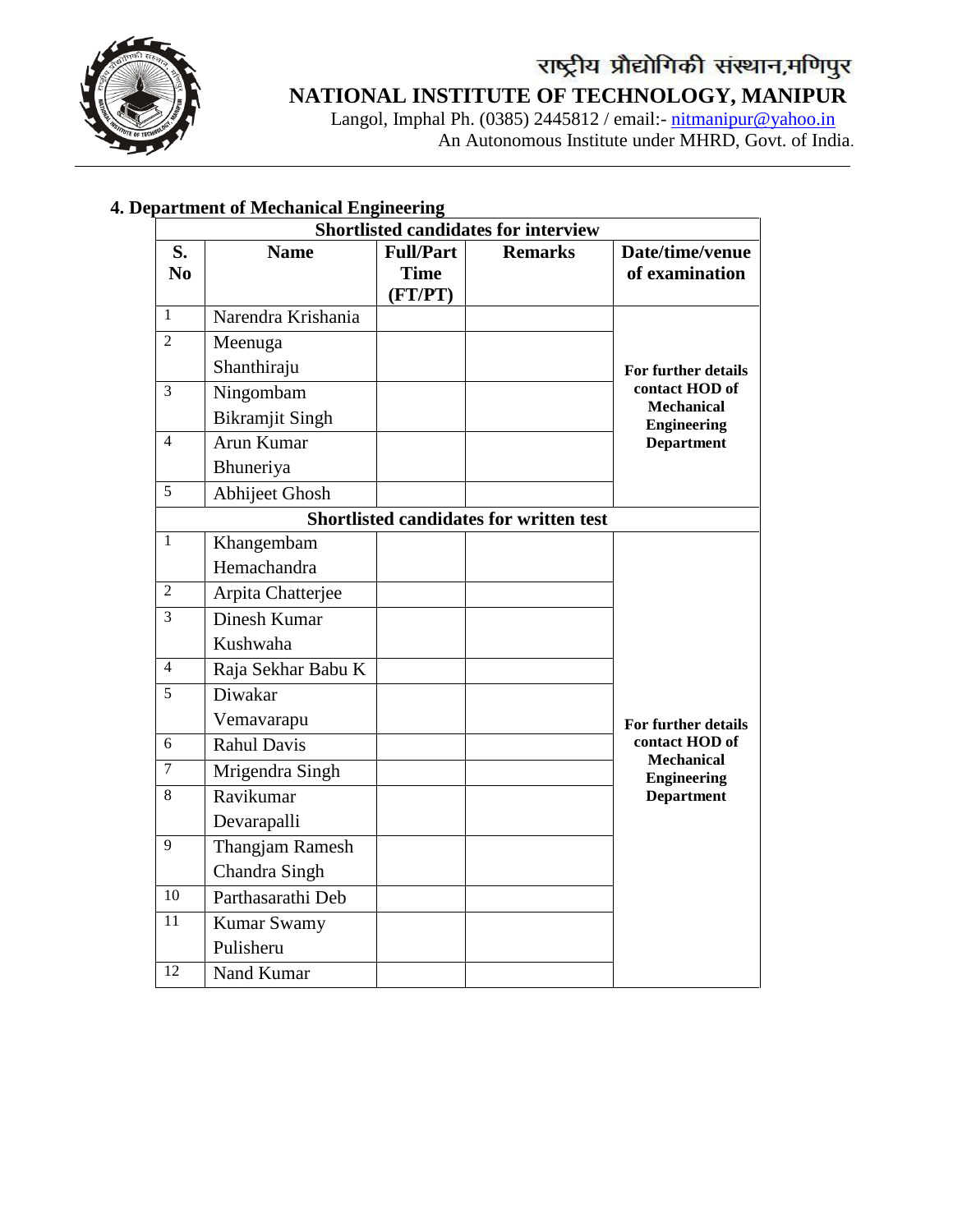

## **NATIONAL INSTITUTE OF TECHNOLOGY, MANIPUR**

 Langol, Imphal Ph. (0385) 2445812 / email:- [nitmanipur@yahoo.in](mailto:nitmanipur@yahoo.in) An Autonomous Institute under MHRD, Govt. of India.

### **5. Department of Electrical Engineering**

|                | <b>Shortlisted candidates for interview</b> |                                            |                                                                  |                                       |  |  |
|----------------|---------------------------------------------|--------------------------------------------|------------------------------------------------------------------|---------------------------------------|--|--|
| S.<br>No       | <b>Name</b>                                 | <b>Full/Part</b><br><b>Time</b><br>(FT/PT) | <b>Remarks</b>                                                   | Date/time/<br>venue of<br>examination |  |  |
| $\mathbf{1}$   | Ramapati Patra                              | FT                                         |                                                                  |                                       |  |  |
| $\overline{2}$ | Manish Kumar Barwar                         | <b>FT</b>                                  |                                                                  |                                       |  |  |
| 3              | Bappa Roy                                   | FT                                         |                                                                  | 11/08/2018                            |  |  |
| $\overline{4}$ | Simon Tongbram                              | PT                                         |                                                                  | 09:00 AM                              |  |  |
| 5              | Dhani Ram                                   | FT                                         |                                                                  | <b>Takyelpat</b><br>Govt.             |  |  |
| 6              | Anirban Sengupta                            | PT                                         | NOC has to be produce at<br>the time of interview                | Polytechnique<br><b>Campus</b>        |  |  |
| 7              | Bhushana Samyuel N.                         | <b>FT</b>                                  | GATE Score card has to<br>be produce at the time of<br>interview |                                       |  |  |
|                |                                             |                                            | Shortlisted candidates for written test                          |                                       |  |  |
| 1              | Dibyadeep Bhattacharya                      | PT                                         | NOC has to be produce at<br>the time of written test             |                                       |  |  |
| $\overline{2}$ | Reshma Chingakham                           | PT                                         | NOC has to be produce at<br>the time of written test             |                                       |  |  |
| 3              | Md. W Shah                                  | PT                                         | NOC not in proper format                                         | 11/08/2018                            |  |  |
| 4              | Chitrangada Roy                             | PT                                         | NOC has to be produce at<br>the time of written test             | 09:00 AM<br><b>Takyelpat</b>          |  |  |
| 5              | Asmita Poddar                               | PT                                         |                                                                  | Govt.<br>Polytechnique                |  |  |
| 6              | Md. Jia Ul Haque                            | PT                                         | Category not mentioned                                           | Campus                                |  |  |
| 7              | Rajkumari<br>Malemnganbi Devi               | PT                                         |                                                                  |                                       |  |  |
| 8              | Davish Meitei Thongam                       | PT                                         | NOC has to be produce at<br>the time of written test             |                                       |  |  |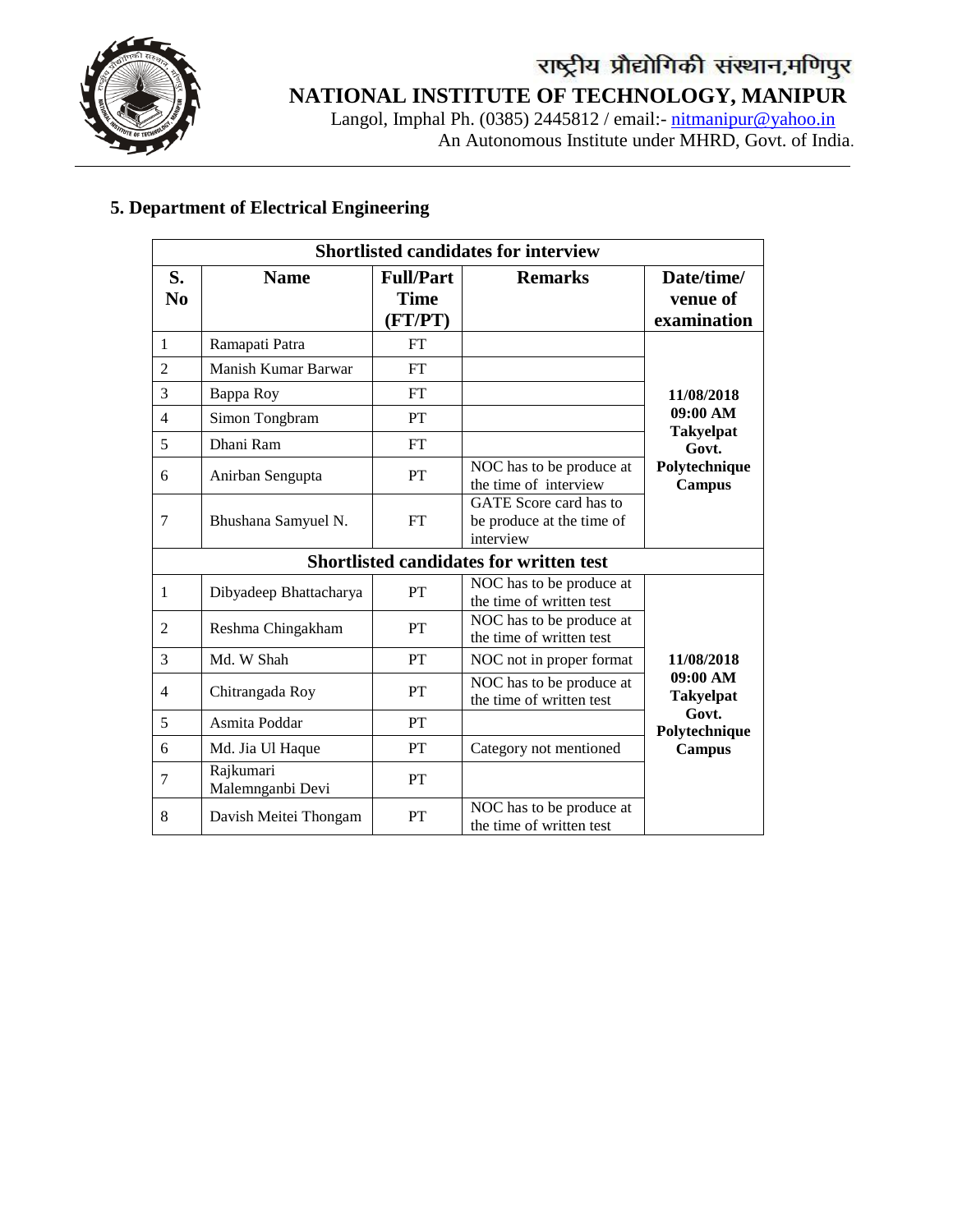

 Langol, Imphal Ph. (0385) 2445812 / email:- [nitmanipur@yahoo.in](mailto:nitmanipur@yahoo.in) An Autonomous Institute under MHRD, Govt. of India.

### **6. Department of Physics**

|                                | <b>Shortlisted candidates for interview</b> |                                            |                                                |                                                               |  |  |  |
|--------------------------------|---------------------------------------------|--------------------------------------------|------------------------------------------------|---------------------------------------------------------------|--|--|--|
| SI.<br>N <sub>0</sub>          | <b>Name</b>                                 | <b>Full/Part</b><br><b>Time</b><br>(FT/PT) | <b>Remarks</b>                                 | Date/time/venue of<br>examination                             |  |  |  |
| $\mathbf{1}$<br>$\overline{2}$ | Niangmuankim<br>Daniel Cliff Gonmei         | <b>FT</b><br>${\rm FT}$                    |                                                | 10/08/2018<br>10:00 AM<br><b>Physics Dept., Langol campus</b> |  |  |  |
|                                |                                             |                                            | <b>Shortlisted candidates for written test</b> |                                                               |  |  |  |
| $\mathbf{1}$                   | Moirangthem<br>Sarojini Devi                | <b>FT</b>                                  |                                                |                                                               |  |  |  |
| $\overline{2}$                 | Sagolshem<br>Nonganbi Chanu                 | <b>FT</b>                                  |                                                |                                                               |  |  |  |
| $\overline{3}$                 | Nabasmita Saikia                            | FT                                         |                                                |                                                               |  |  |  |
| $\overline{4}$                 | Thoudam Johnson<br>Singh                    | <b>FT</b>                                  |                                                |                                                               |  |  |  |
| 5                              | <b>Jackson Pame</b>                         | $\overline{FT}$                            |                                                |                                                               |  |  |  |
| 6                              | Khoisnam Nanaoba<br>Singh                   | <b>FT</b>                                  |                                                | 09/08/2018                                                    |  |  |  |
| $\overline{7}$                 | KhundrakpamChanc<br>han Devi                | FT                                         |                                                | 10:00 AM<br><b>Physics Dept.</b><br>Langol campus             |  |  |  |
| $\overline{8}$                 | Thoudam Vilip<br>Singh                      | $\overline{FT}$                            |                                                | Interview will be held on                                     |  |  |  |
| 9                              | Thoidingjam John<br>Singh                   | FT                                         |                                                | 10/08/2018                                                    |  |  |  |
| 10                             | Ayekpam Kiranjit<br>Singh                   | $\mathop{\rm FT}\nolimits$                 |                                                |                                                               |  |  |  |
| 11                             | Irom Monika Aniz                            | $\overline{FT}$                            |                                                |                                                               |  |  |  |
| $\overline{12}$                | Boris Warepam                               | $\overline{FT}$                            |                                                |                                                               |  |  |  |
| 13                             | Sanjeep Limbu                               | FT                                         |                                                |                                                               |  |  |  |
| 14                             | Arun Adhikari                               | $\overline{FT}$                            |                                                |                                                               |  |  |  |
| $\overline{15}$                | Ankita Mall                                 | $\overline{FT}$                            |                                                |                                                               |  |  |  |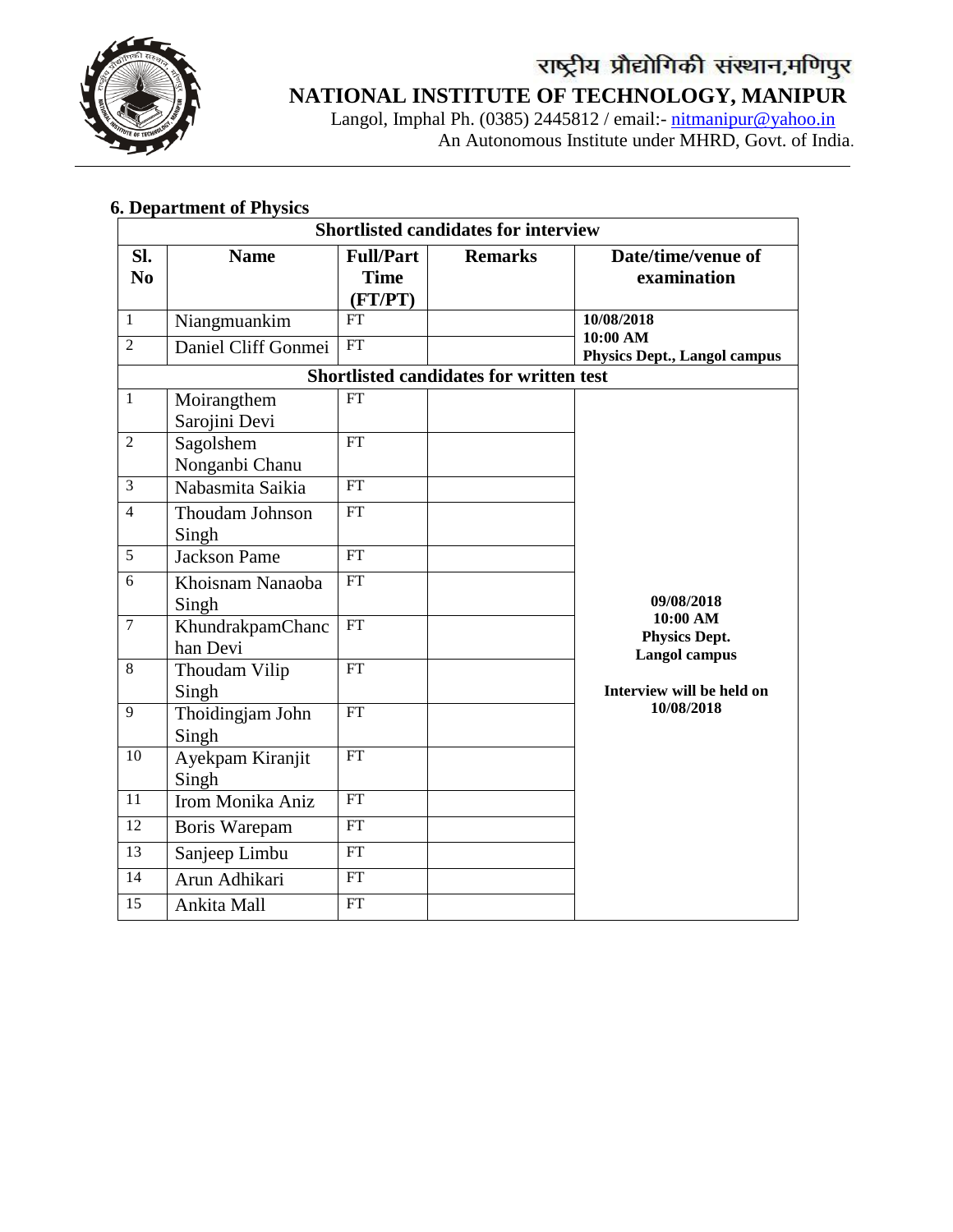

 Langol, Imphal Ph. (0385) 2445812 / email:- [nitmanipur@yahoo.in](mailto:nitmanipur@yahoo.in) An Autonomous Institute under MHRD, Govt. of India.

### **7. Department of Chemistry**

|                | <b>Shortlisted candidates for interview</b> |                                     |                                         |                                                       |  |  |
|----------------|---------------------------------------------|-------------------------------------|-----------------------------------------|-------------------------------------------------------|--|--|
| S.<br>No.      | <b>Name</b>                                 | <b>Full/Part</b><br>Time<br>(FT/PT) | <b>Remarks</b>                          | Date/time/venue<br>of examination                     |  |  |
| $\mathbf{1}$   | P Lishinai Paoteimai                        | FT                                  |                                         | 10/08/2018                                            |  |  |
| $\mathfrak{D}$ | Moirangthem Anita<br>Chanu                  | FT                                  |                                         | <b>11 AM</b><br>Dept. of<br><b>Chemistry</b> , Langol |  |  |
| 3              | Raju Marripelly                             | <b>FT</b>                           |                                         | Campus                                                |  |  |
|                |                                             |                                     | Shortlisted candidates for written test |                                                       |  |  |
| $\mathbf{1}$   | Mrityunjoy Pal                              | FT                                  |                                         | 8/08/2018                                             |  |  |
| $\overline{2}$ | Thangjam Sanjurani                          | FT                                  |                                         | <b>11 AM</b>                                          |  |  |
| 3              | Elangbam Pinky<br>Devi                      | FT                                  |                                         | Dept. of<br><b>Chemistry, Langol</b><br>Campus        |  |  |
| $\overline{4}$ | Md Anis                                     | <b>FT</b>                           |                                         |                                                       |  |  |
| 5              | Konthoujam Saroja<br>Devi                   | <b>FT</b>                           |                                         | Interview will be<br>held on 10/08/2018               |  |  |